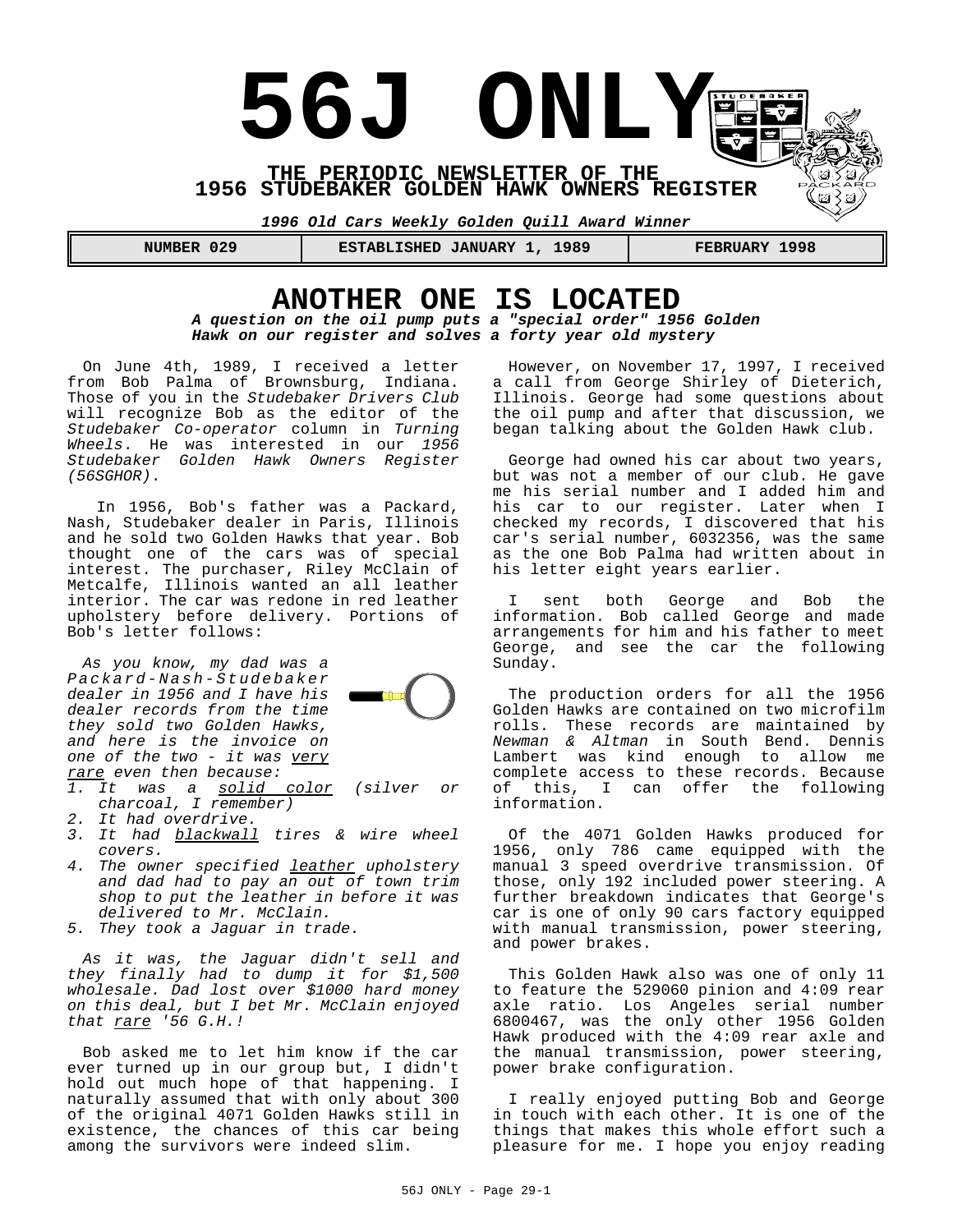about adventures of this type and perhaps there will be more such events in the future. Below is a note from George:

*Calling for oil pump parts has been great. Not only oil pump but all the other things that started happening is unbelievable but great! The people who I have talked to have been so helpful, Bob Aller, Bob Palma & his dad, and the people at Packards International. It is nice to know that in today's society, people still have time to help others.*

*Frank, I would be willing to help others restore or work on their Studebakers if they need help. We live in central Illinois and have a trailer. We could pick up and deliver cars for Studebaker fans if we work on them, or just need someone to take their car home if they purchased one and cannot drive it yet.*

#### **Here's is Bob's story.**

*Hi, Frank, December 4 1997*

*MANY MANY THANKS for your having put us all together. I waited to answer you until I had some pictures to send along, and they are enclosed. We finally went over to see the car on Tuesday, December 2, 1997, 41 years and 9*



*months after Palma-Rhoads Motors delivered it new! All of us were most excited. Another local club member, Dave Elmore, went along just to see the car and savor its rarity.*

*Yes, the car is rusty but not terminal. It is very much worth restoring and it looks like George intends to do just that. At least he has it indoors in a nice shop and if he ever gets tired of it, he has promised to call us (Dad or me) first.*

*The car is in remarkable and unusually original condition considering our climate and the fact that it seems to have been here all along. The wire caps are long gone. There is a set of the deluxe (fin-style) 1957 Golden Hawk wheel covers that came with it (not wires).*

*Also, we solved the mystery of the no-longer-leather interior. The bottom line is that someone simply robbed the leather seats and replaced the seats with those from what appears to be the red vinyl interior from another 1956 Hawk. However, the seats themselves (outside of the upholstery) are in good enough shape that they could be redone in leather and everything would be "as advertised."*

*Other than the 'caps and leather, the car is unbelievably original. It has the original ENGINE (K-1406), transmission, and rear end. It has its original (1956) hood,*

*tachometer, etc., and is still COLUMN SHIFT; no one has hacked in a floor shift at any time! Further, it didn't dawn on me until we got there that the car was ordered and sold without a radio AND THE CAR STILL HAS the BLANK-OUT PLATE AND NO RADIO!! Yep, check the sales sheet and the photos, no radio and there's never been a hole cut for an antenna. Really unbelievable!*

*I took pictures of the serial number plate (number IS correct) but they were washed out (overexposed). However, the body tag photo came out fine, as you can see...and,of course, it is the correct number. I rolled under it and wiped off the differential tag and sure enough, 4.09:1!*

*It still has the oil bath air cleaner. It was in the trunk while George was working on the engine.*

*You know, Frank, it would be really neat to discover a 56J overdrive car in this shape and originality even without Dad's dealership having sold it new. What a double treat to have it come from Palma-Rhoads Motors too.*

*I enclose additional documents to illustrate their money loss when this car was sold new. It looks like they "only" lost \$670 in 1956 money (OUCH OUCH OUCH) but consider: I don't have the other dealer records that would indicate how much money they spent RECONDITIONING each of those three used cars. Surely they ran both the '51 Champion and the Jaguar through clean-up, and maybe even paid the lot boy to wash the '47 Land Cruiser traded in on the '51 Champion. Plus who knows how much money they spent on gas, oil, repairs such as a couple tires or brakes or exhaust... etc. etc. etc.*

*So with the reconditioning expenses for THREE used cars added to their up-front \$670 loss, I'm sure Dad's memory that they lost \$1,000 on this car is probably right. The price others paid that we might have interesting collector cars to talk about, eh? And this was back when they would gladly order and sell any new car for \$100 over invoice. What a hit this 56J represented to a small-town dealer.*

*Although it's been repainted black, it appears to have been repainted only one time and they didn't do a very thorough job. Under the moldings and under the hood is still Cambridge Grey. Wherever there is a paint chip, the Cambridge Grey appears underneath. So the original paint wasn't scuffed up very much or otherwise removed before the change to black.*

*Now since you did such an excellent job locating the overdrive 56J they sold, how about finding the OTHER one, the Ultramatic 56J? It is serial #6031286, as you can see on the other enclosed Car Invoice. Take a*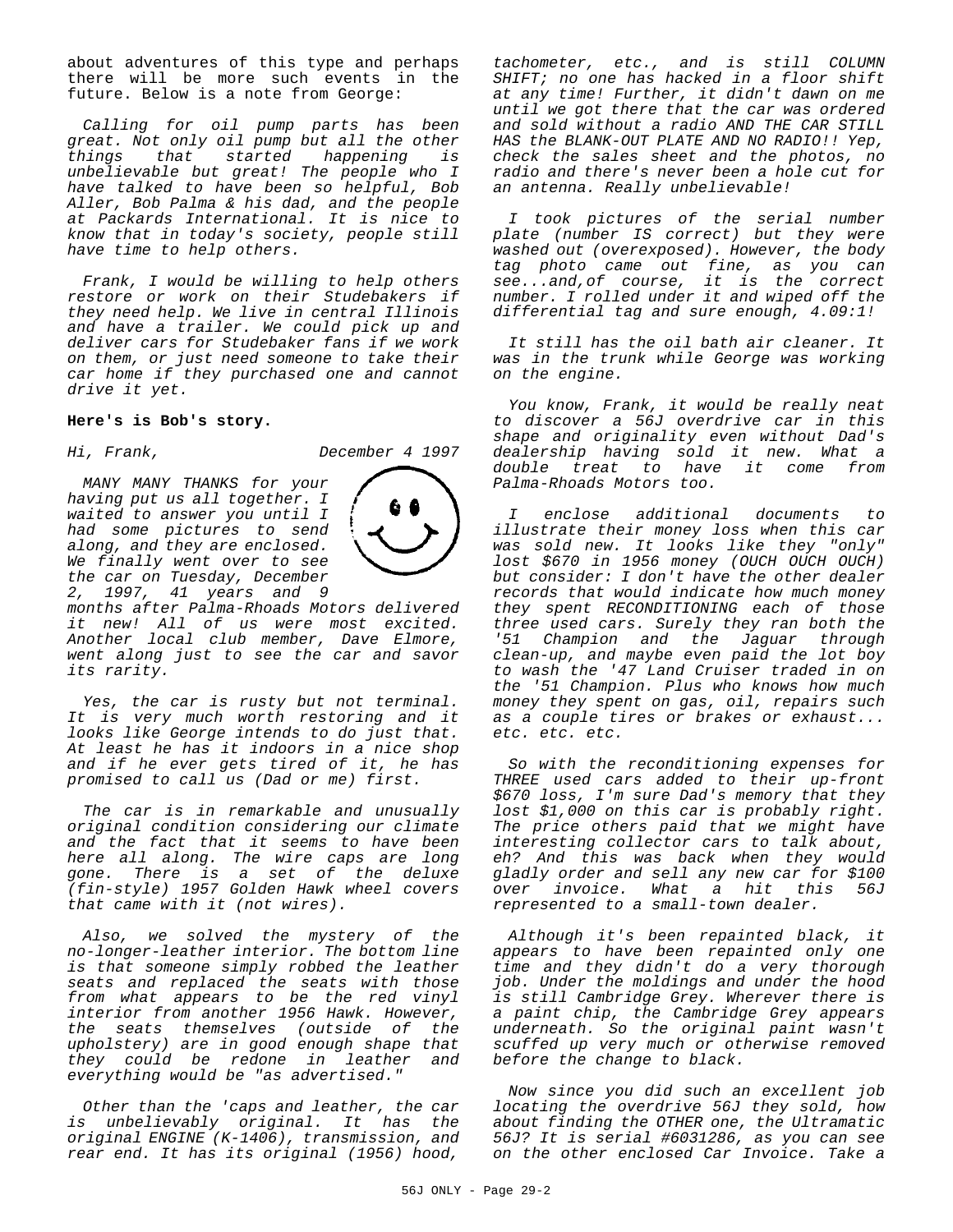*look. It was pretty rare in its own right. Sure, it had the common Ultramatic, how many Ultramatic cars had BOTH tachometer and vacuum gauge?*

*You might kinda speed up your locating the Ultramatic car, Frank...after all, my Dad is eighty years old and if it takes another eight years....*

*But the Palmas tend to live a long time; my Dad has an older brother, my Uncle Joe, who lives alone in excellent health at, I think, 89 years of age. My cousin George Krem's mother, Dad's older sister Louise, is also in her upper eighties. She lives alone in her own home and still gives piano lessons to (really) about 40 students per week! So, genetically, you do have a little time to locate the second 56J. I knew you'd be relieved.*

*Thanks again, Frank. You are right on the money; this is what this hobby and SDC is all about.*

As stated earlier, George has owned his car for about two years. Had he registered it with us immediately, we could have told this story back then. This is not meant to criticize George, but merly to point out the importance of locating as many cars as we can.

 Well, how about it members, can we cut the search time down a few years and find serial number 6031286?

### **ULTRAMATIC CONSULTANTS**

*The following information comes from The Caribbean Courier, newsletter of The Florida Packard Club, Tom Kaiser - Editor:*

Ed Miller advises that there are two people down in Naples, FL, who are willing to consult and/or work on Ultramatic tranmissions. Dick



Dobson was the trouble shooter for Packard in the 50s and knows Ultramatics like the back of his hand. Tel. 941-731-9164.

Gary Martin retired from Ford, but knows and will work on Ultramatics if you get the parts he needs. Tel. 941-403-7311.

The best source of parts suppliers is Jim Hill's list which is updated annualy. It is the best \$5.00 you can spend (other than dues in *The Florida Packard Club*, that is!). Mail your check to him at P.O. Box 547, Goodwell OK 73939. Tell him you read it here, *The Caribbean Courier* (via *56J ONLY.)*

*Editor's Note: I contacted Dick Dobson. He said he would be happy to answer questions. I did not get to talk to Gary Martin. I also ordered the Packard suppliers list from Jim Hill. I received two packets. One was a list of suppliers with their phone* *numbers which contained about 200 entries. The second was a list broken down by section, such as air conditioner, clutch, starter, valves. In each section, was a list of the companies and/or individuals to contact. Many of the companies do not limit themselves to Packard*.

### **SERVICE BULLETIN NO. 317 OCT 1956**

#### **ENGINE NUMBERS AND IDENTIFICATION-56J MODEL**

*Please refer to the front inside cover of the 1956 Shop Manual. At the bottom of the page under "Starting Engine Numbers" the note under 56J should read as follows:*

Regardless of where the car is produced, models with overdrive the starting engine number is K-1001; with ultramatic the starting engine number is S-1001.

The engine numbers as now given in the Shop Manual are incorrect.

#### **STARTER MOTOR PINION ADJUSTMENT - 56J MODELS**

*Please record this article on the Service Bulletin Reference page at the end of the Electrical section of your 1956 Passenger Car Shop Manual.*

Whenever the starter motor has been disassembled or the solenoid replaced on a 56J model, check the starter motor pinion clearance. Correct clearance is necessary to obtain switch contact at the proper time in relation to the pinion engagement with the flywheel. Insufficient clearance will prevent the switch from closing properly and result in burned contacts. Too much clearance will cause the pinion to hold in mesh with the flywheel and prevent the switch contacts from opening if the engine fails to start. Improper clearance will also cause excessive wear on the pinion and flywheel teeth.

To check the clearance, use s screw driver and press the solenoid plunger (not the shift fork) inward until the plunger bottoms, then measure the clearance between the end of the pinion and the stop on the armature shaft. It should be 5/64" to 1/8". Adjust, by first removing the link pin and then screwing the link in or out as required.

#### **INTAKE VALVE SPRING RETAINERS - 56J MODELS**

*Please record this article on the Service Bulletin Reference page at the end of the Engine section of your 1956 Passenger Car Shop Manual.*

There have been some reports that the intake valve spring retainers of the 56J engine had broken or were damaged when the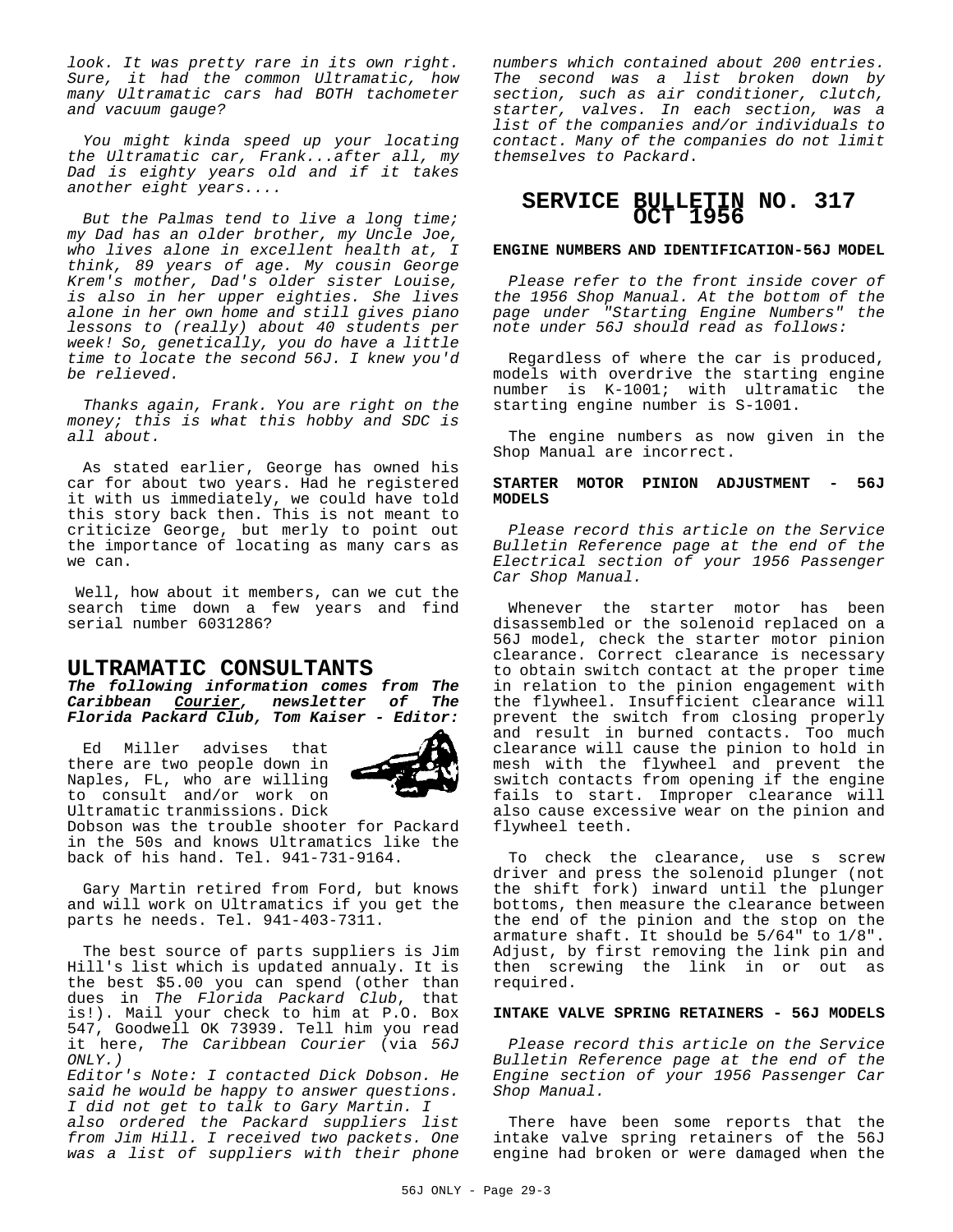car was driven at extremely high speeds for extended periods. Therefore, a new hardened spring retainer has been released and entered production with Engine No K-1638 on cars equipped with overdrive and with Engine No S-4063 on cars equipped with Ultramatic Transmission.

The new Intake Valve Spring Retainer Part No. 6492077 is available at your Parts Depots.

Where inspection reveals that one or more retainers are damaged or broken it is recommended that a complete set of new retainers be installed.

#### **DINNER IN AUSTIN, TEXAS** *We will meet for dinner again at the SDC International meet*

In the November 1997 issue, I asked if any of our Texas members would be<br>interested in interested in setting up a club<br>dinner at the dinner at the *Studebaker Drivers Club International Meet* in Austin, Texas. We had such a great time at our dinner in South Bend last year. The



response was so great that I wanted to try it again.

Member Ken Berry has answered the call and said he will set it up for us. Date, time and location will be determined and Ken will pass the word along in time for the June issue. If you are planning to go to the meet, I hope your plans will allow you to have dinner with us.

# **WE'VE MOVED**

It took a while to sell our old home, but we did it and moved to our new one a week before Christmas. The garage that seemed so large during construction is already full. I can't understand how I fit so much in the old one which was half the size.

I've updated the roster, so if anyone needs one, it can be obtained by sending a letter size *SASE* to me at my new address.

*Please note my new address*

Frank Ambrogio 31700 Wekiva River Road Sorrento, Florida 32776-9233

# **A TIP ON FRONT SPRINGS**

*Taken from the Studeflyer newsletter of the Middle Tennessee Chapter*

Front coil springs on 1960 and later cars have a notch that identifies the lower end of the spring. 1960 and earlier springs don't have the notch, but the upper end is a closer spacing. In both cases, the end of the lower coil should be pointed towards the center line of the car when the spring is installed.

## **REFINISHING YOUR PRIDE & JOY** by Don Girvan

My car was located stored in the 2nd story of a barn, actually a hay loft. The birds had been using the car for their target for many years, and when I first saw the car, I actually didn't know it had a windshield. It was completely covered with bird droppings. You can imagine what this did to the painted finish.

I realized I would have to sand the paint to get below the cracks, chips, etc., but little did I know it would have to be sanded right down to the bare metal. Oh<br>boy! This is when I asked the This is when I asked the professionals, in this case a professional body man working on his own antique car. He had gotten the proper procedure from the DuPont salesman.

First, to be a puritan, I started by hand, using No. 60 Aluminum Oxide paper especially for metal. Lubri Silibide only seems to work on the paint, however you could start with Lubri and change to Oxide.

As this would take forever, I purchased 2 qts. M-6 paint remover, brushed it liberally on approximately 2 ft. square area, let it work for 15 minutes, then put on another coat, then started scraping with a flexible putty knife. Now there was progress! What remained was primer (in my case, original grey) which means lots of hand sanding to remove.

You are rewarded when you see what is under the paint and primer. You'll see small hairline cracks with rust in them that would no doubt come through eventually.

After doing the trunk, roof, doors and fenders, I found that the B&D "work wheel" does a very nice job with the fiberglass wheel installed. "Flapper wheel" is of no use on this job.

One thing I especially like - the "work wheel" does not harm the metal. Great around delicate areas - you'll like it! Too bad I didn't know about this gadget until almost finished.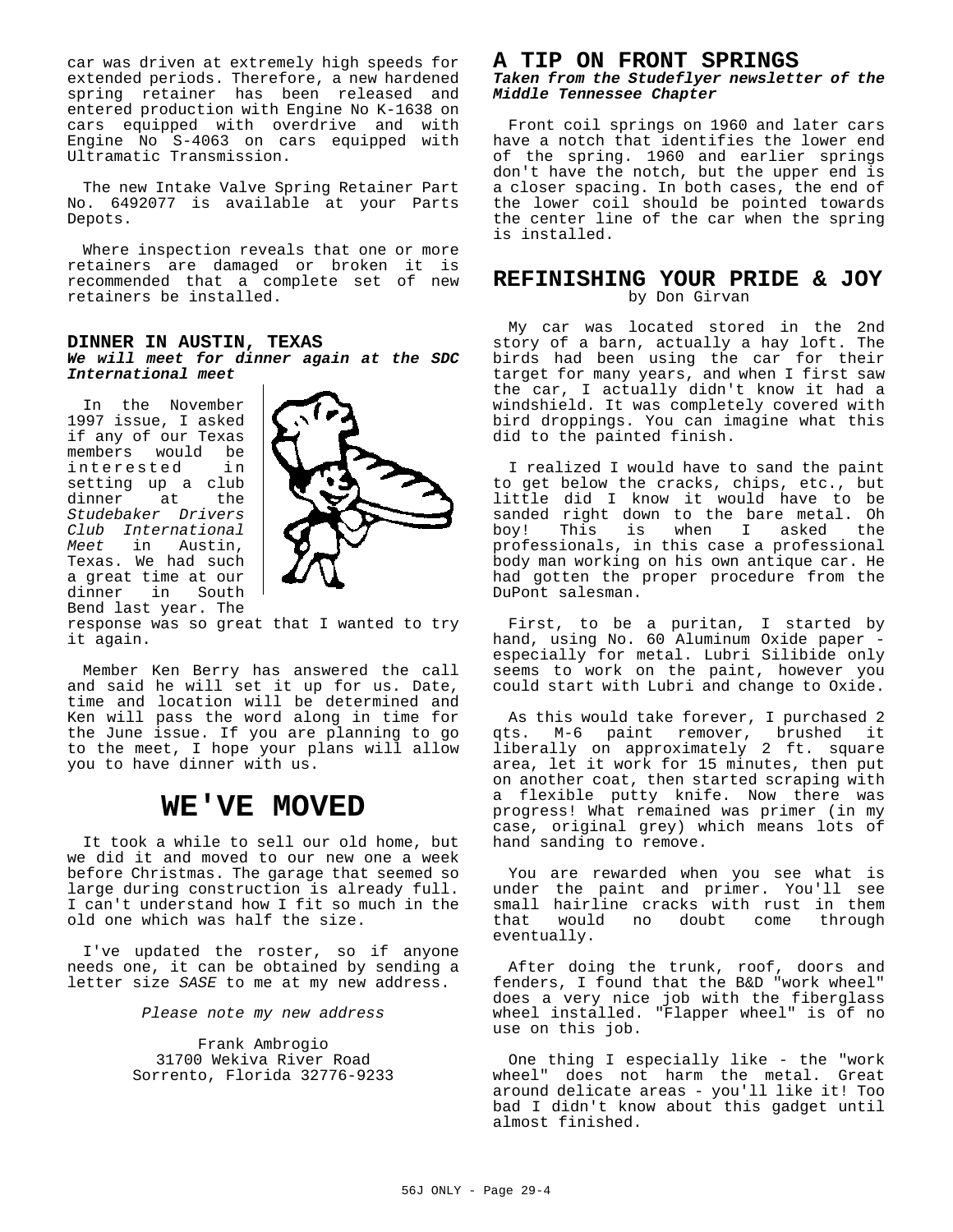M-6 Paint Remover (\$10.85 qt.) to remove paint. M-3 Metal Conditioner (\$7.20 - 32 oz.), an acid solution to remove rust & prepare surface. E 1305 W/ E 1306 Vinyl Wash Primer (\$13.00 qt.), a primer/sealer in preparation for primer. #30S Hi-Speed Lacquer type Primer, Red or Grey (\$10.65 qt, \$34.30 gal), this is your base primer coat. DuLux Enamel (\$11.85 qt, \$45.30 gal) your final finish, although you may wish to use lacquer. In addition, you need: T-3940S enamel reducer (\$11.65 gal.). 3608-S lacquer thinner (\$11.10 gal.). 40252 Kwik Stik red finishing putty (\$9.50 can). 93-005 Dulux black (Super) enamel (\$9.50 qt.). "Metolux" aluminum cold casting metal (powder & liquid, \$15.00 kit). This is the closest to lead work you'll find. Then, don't forget the "little extras" you'll need: -- the use of an acetylene outfit off-and-on for weeks. -- good supply of bronze 1/8" or 3/32" coated rods (about 5 lb @ \$5.50). -- pieces of black or galvanized sheet iron (heavy gage). Get ends or scraps from a tinsmith for approx 60¢/lb. -- tin snips, compound aviation and combination at approx \$20 each. -- portable grinder - a "mini-grinder" is ideal and obsoletes the regular body sander; I use a Hitachi mini-grinder for all my work. Buy a sanding disc as well as a grinding disc. Mine cost \$115, but other models go up to \$200. -- sanding block and lots of paper, assorted grits. I use Lubri Silibide for initial paint removal, then finish with Silicone Carbide metal paper; approx 30¢/sheet. A good block is the "Canada Sand" or "Carborundum" made of solid rubber which fits the hand and contours you'll experience; approx \$6. -- Vise-Grip pliers are very handy when brazing or working around your car. Buy the genuine article made by Petersen. 5" and 7" sizes are the handiest, regular and sheet metal types, also the small size clamp type, and the new needle-nose type - approx \$8 each. Taken for granted is the fact you already have a compressor, body tools, jacks, spray gun, masking tape, caulking, a good assortment of bolts, special fasteners, etc. When everything you touch either breaks or strips, you'll see what I mean. Don't forget the necessity of a nice warm, comfortable place to work in. This is

the difference between enjoyment and drudgery. Lighting is most important - make sure you have plenty. All the paint

What I'm going to use is as follows:

supplies listed are DuPont. One word of encouragement to you all - don't waste your hard earned money on cheap tools. Buy the best, and you will wind up with an investment.

Be patient!! Don't expect this to be done overnight. Sure you'll find "everything you touch falls apart", but it can be repaired, and with your personal touch, as good as new. It's better to take your time and end up with something you can feel happy about, knowing you did it the best you could. I know it's an expensive hobby for the ordinary working person, but many other hobbies don't have the same reward at the end of the rainbow that ours does.

Don't lose faith, keeping in mind that most things desirable in this world have a price. In our case, it's money and labor towards something we cherish. Start your restoration right now, order the parts and pieces available to you, and you will find the hours you spend passing quickly and with a sense of accomplishment. The next time we meet you'll be telling me how much better you feel about your project, after putting it off for years.

Should anyone feel desperate enough to contact me, I'll be glad to offer my experiences thus far on the project. I've had the car for 7 years and am just now showing progress. Don Girvan, 273 Shediac Rd., Moncton, N.B. ElA 2S5, (506) 389-2551.

*Editor;s note; The above article was submitted by Don and was from the MARITIME CHAPTER NEWSLETTER, MARCH 1982. Naturally, many things have changed since this was written, especially the prices. Despite the sixteen year time lapse, I'm sure there are still many useful tips included. It was through my correspondence with Don that I came up with the idea of starting the 1956 Studebaker Golden Hawk Owners Register.*

## **THE MAILBAG**

*Letters are always welcome. If you need help or can offer advice, share it with the membership.*



#### *(Edited as required.)*

#### **RICHARD KAUFMANN TUCSON, ARIZONA** OCTOBER 19, 1997

My 56J looks and is running good. I drive it to work a couple of times a week just to give others a thrill. Lots of gray hairs like me really appreciate anything built before about 1960.

I guess the front oil seal just needed to get used a bit as it stopped leaking completely.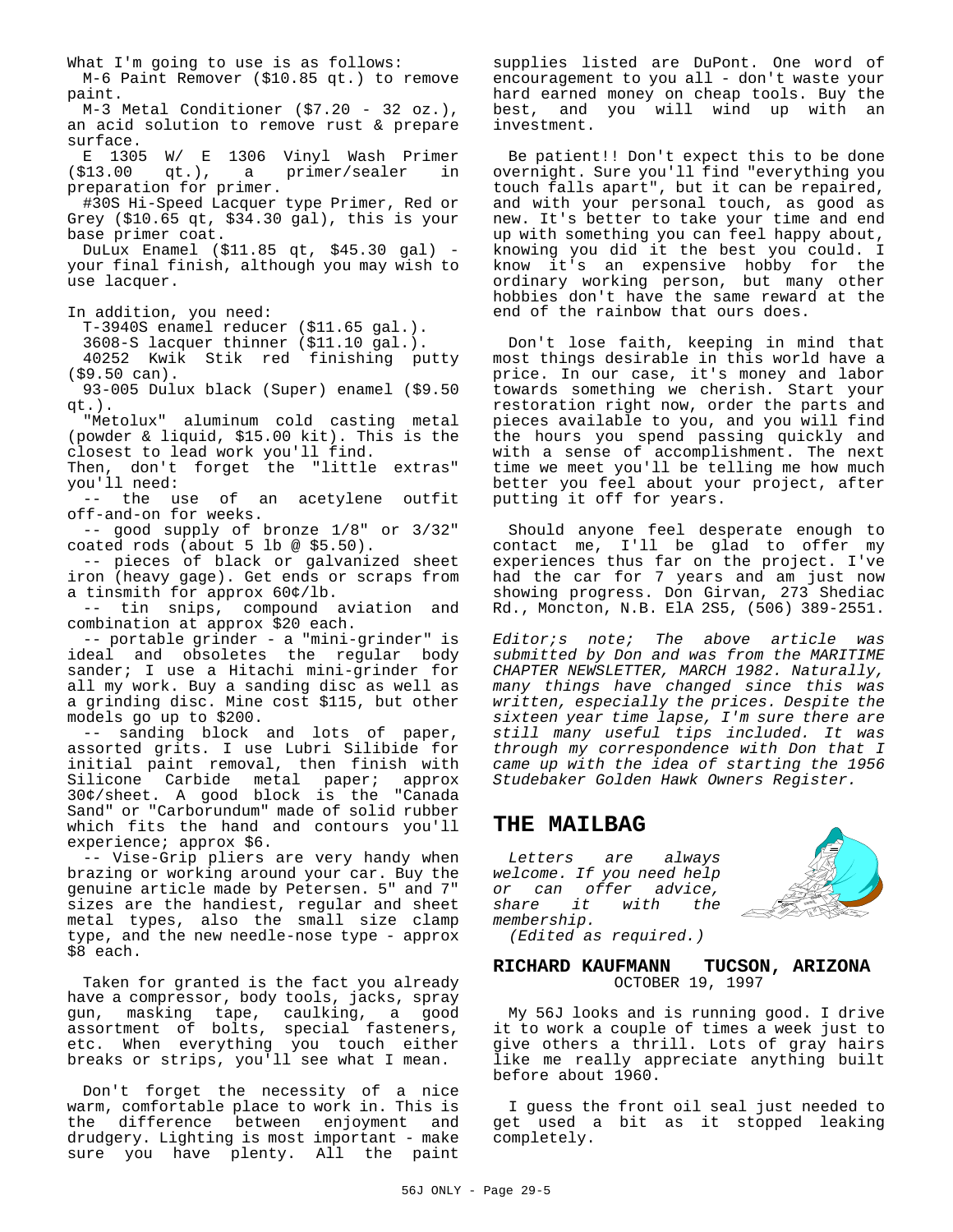Still baffled by the oil pump. Last letter helped a lot but its still not clear. I sent my pump to Packard for repair. They sent it back and said it's the good one - it's from a Nash or Hudson and those pumps do not have the suction air leaks the Packard/Stude pumps had.

But I am still not clear on the problem. If I had a drawing on just where the problem is I could figure the rest out. From what I gather, the vertical shaft either has no support sleeve or its too short and wears out. When that happens, air will suck down the annulus and get entrained into the oil. Then the lifters will get air and start to rattle, like mine do when the oil gets hot.

If I had a drawing on what a bad one looks like, and what the repair should do, and what a repaired one should look like, I could then figure it out if I got a problem or go into the lifters and replace them with the dodge 318 units. Seems with all of the comments from way back to the first letter we should get it straight once and for all.

Fixing a 56J is not all the job of having one. The research to figure out what needs to be done, and get ideas of how to do it is a lot of fun to me. The *56J ONLY* is the only way to go for finding out what is not in the book.

Enclosed are a few dollars to help with your costs. Keep it up.

#### **PAM & DOUG JACKMAN MUSCATINE IOWA** October 24, 1997

It's been a while since I've corresponded, but I assure you that all is fine and the restoration of 6030398 continues. I can't remember when last I sent photos, so have enclosed a couple of recent shots that do show progress is being made. Starting to look like a car again. Wheel well moldings need to be straightened and polished (Pam's job), "check mark" moldings and grill surrounds need to be retrieved from the plater (who has<br>apparently acquired some warped and apparently acquired some warped and perverted fascination for the pieces, as he's had them for twenty-two weeks), and a host of minor details also await attention. Mechanically the car is ready, and the interior is to arrive this winter, according to Rene at Phantom Auto Works. Reinstallation of the interior will be the last step, and one that we're looking forward to.

We enjoyed seeing y'all, and the other 56J owners, at the International Meet this past June (has it been that long ago?) and I thought the dinner was a super idea. Hope we do it again at future meets. June '97 had been our goal for completion of our

restoration, but as you know we didn't quite make it. We were just a couple of amenities short (seats and brakes) but other than that .....

Read with amusement the article concerning bumper bolts. Having been involved with the restoration (and judging) of old cars for over a quarter-century, l certainly agree with your observations. I think it's important to keep an open forum concerning originality issues, and that a sincere effort should be made to preserve the marque in as unadulterated a form as possible, but to offer the features of a single example as typical of all Golden Hawks is absurd.

For example, the discussion concerning the vacuum pipe plug could lead one to speculate that the correct Golden Hawk would have the pipe plug, and that engines (either automatic or overdrive) with a length of rubber hose stoppered with a bolt and hose clamp (clearly not factory engineering) are later replacement engines from Packard automobiles. However, it's quite likely that the factory replacement of the vacuum pipe with a pipe plug was not performed on all Golden Hawk engines, for whatever reason, and that some engines were inserted into the 56J chassis with the tube still in place, to be field-modified at the dealership with the length of rubber hose. I recall some years ago heated arguments among mid-60's Chevrolet owners concerning date-coding of engine components. A car with a build date of 611167, for example, should have no components dated later than 611167. Made sense until someone interviewed some GM retirees who said that during production runs it was not at all unusual to run out of, say, alternators, and that hundreds of cars would be shipped to the dealers without that component. In order to sell the car the dealer would then install an alternator from some other car, leading to all sorts of confusion thirty years later on the fifteenth fairway at Pebble Beach.

And now for something completely different, I've enclosed a sample of the inner fin molding that is being reproduced by Classic Enterprises in Barron, Wisconsin. It's a spot-on reproduction as far as I can see. I bought a pair - they're a bit pricey at \$125, but then there is only a limited market and I imagine there was a significant tooling cost involved. I remember in past issues of "56J Only" that there was some discussion of substitutes for this piece with none being ideal. I guess it's a question of how badly a person wants to maintain original appearance. By the way, these moldings are long enough to fit the later finned Hawks and must be cut to length for the 56J (which is why I was able to send you a piece).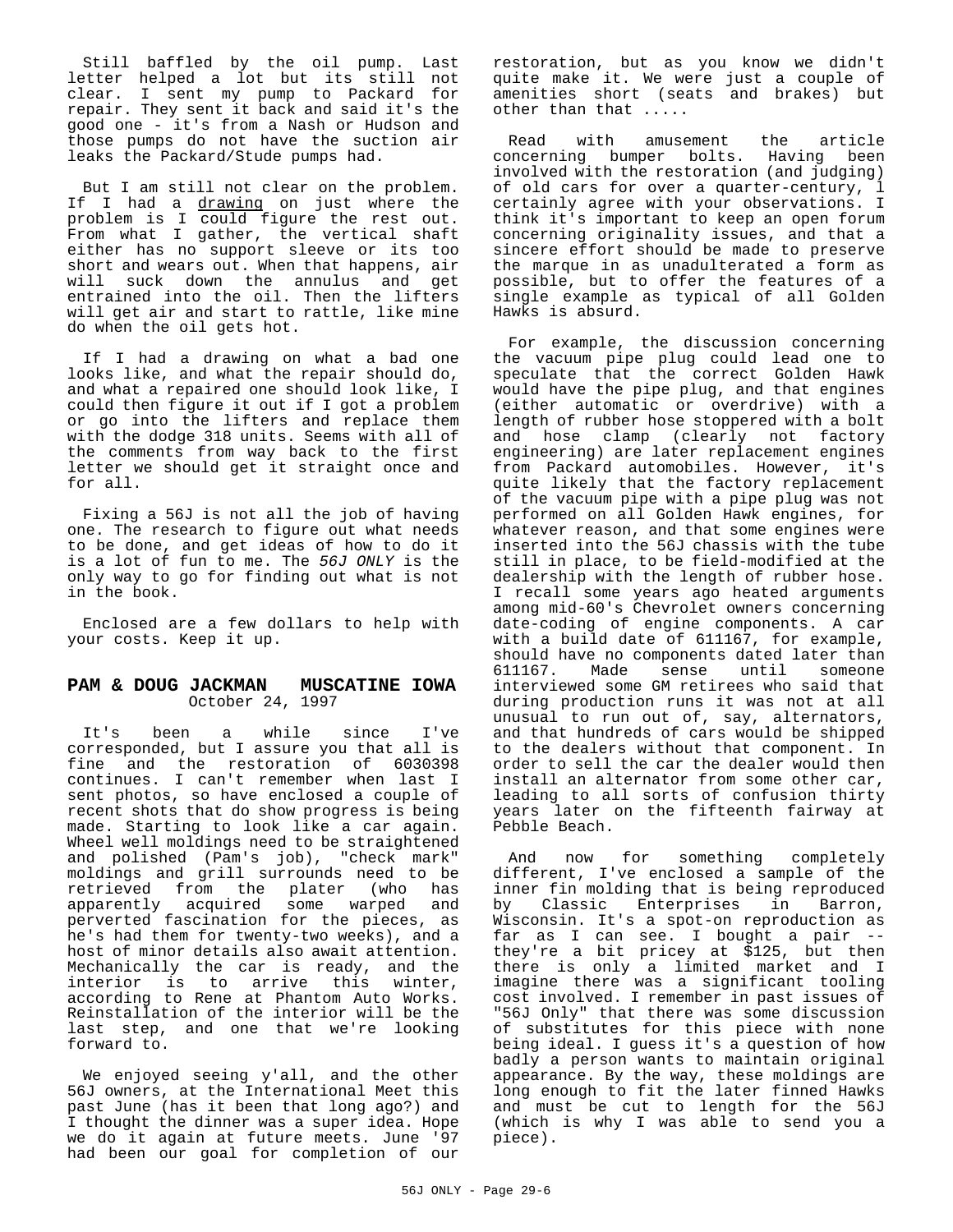Switching gears again, can anyone offer advice on the mounting of the windshield washer bag and the spare bottle of solvent? The picture in the Authenticity Guide (thank you again, Frank) explains the solvent bag mounting, but the location of the spare glass bottle of solvent is unclear. And with power steering and power brakes, there's not a lot of empty space on the inner fenders. Any ideas?

#### Obscure Parts Request:

I need two (2) each of the following parts - - can anyone help?

PN 304181 (liners, door window frame front guide, lllus. No. 2320-42). These are metal channels (covered with black fuzzy stuff) that clip to the leading edge of the door windows, and move up and down with the window in the vent window frame.

PN 303662 (spring, vertical guide, lllus. No. 2324-35). These are the rear window springs. If someone could provide a dimensioned sketch of an original spring, I may be able to find a duplicate at the local hardware store.

#### **BILL LADROGA SARASOTA FLORIDA** November 5 1997

I'm still having problems with stoplight switches. I bought a *Standard* SLS-27 while here in Sarasota and it went bad on me in less than a week. I replaced it with another one and it has gone bad too. I don't know or understand what's going wrong. I bought a special socket to install them and I don't think that I'm over-tightening them or distorting them. I'm getting so frustrated that I'm thinking about ways of installing a mechanical switch.

I bought a set of HD rear springs for the Hawk through Steve Cade and had them installed by Doug Graybeal's here in Sarasota. Doug's shop does work for local antique car owners. The five-leaf springs make such a difference over the old flattened four-leaf springs that were on the car. You were right, the car handles better and they really prop up the rear of the car so that it sits beautifully. The springs appear to be recently manufactured and not n.o.s. as I thought they might be. They may not be from *Newman & Altman's* n.o.s. supply but something they had made up. They don't look 42-years old.

I've been attending several shows here in the area. There are Cruisin' nights every second and fourth Saturday night at the *Fifties Diner* on Bahia Vista and every first Saturday at *Mel's Diner* on Bee Ridge. We and Bob Palmer took our Hawks to an antique car show at the *Mote Aquarium* on Longboat Key last weekend. Tom Kaiser is

having an all Packard meet at his house on Sarasota Golf Club Boulevard this Sunday. Bob Palmer and I are being "allowed" to bring our Hawks and show them at Tom's because they have Packard engines! The Florida West Coast Region of the AACA is having a big show in Gulfport at the *J.P. Clymer Park* this Saturday, and there's another show in Englewood on the 15th. If I keep doing this, I'll never get my door panels and headliner out and return them to Rene Harger for rework.

I've had no luck finding a neighborhood garage for the Hawk. At this rate, I'll have it outside at the condo until Spring and have to put it into a storage place for the summer. We advertised in a local newspaper and we've been cruising the neighborhoods asking around. Space is at a real premium in Sarasota.

*(Editor's Note: In a later conversation, Bill said he located a garage for his car.)*

### **JIMMIE FACKLAM LENEXA KANSAS**

November 17, 1997 I wanted to let you that the car you advertised for me has been sold. The serial number 6032104 was purchased by Phillip Cobb in New Branfels, Texas.

I now have only left, number 6800100, Ceramic Green/Snowcap White, that I purchased this past summer in San Francisco. The car has been stored since 1966. It is all original with 55,000 miles.

I still am unable to figure out the paint scheme combination as this one should have the original style. It is body number 84, but is painted in the later tri-level scheme. The car has original paint and has never been repainted. If you can come up with some answers, I would sure appreciate the information.

Enclosed are several pictures of the car. I am also including the pictures of an air cleaner I received on a 1956 Golden Hawk that has two Carter AFB carbs. The air cleaner is not a 1955-56 Packard Caribbean, not a Cadillac or a Chrysler. I wondered if you are able to identify it. The hood on the GH will shut with the air cleaner on. Any information on this would be appreciated.

#### **JOE HALL 29 PALMS CALIFORNIA** December 5 & 22, 1997

Hello there. It's been quite a while since we've communicated, about last January when I was still in Japan. Well I'm back now, living in the California desert, probably until I finish my time in the Marine Corps (27-1/2 years down, 2-1/2 to go). Nice to settle down in one place.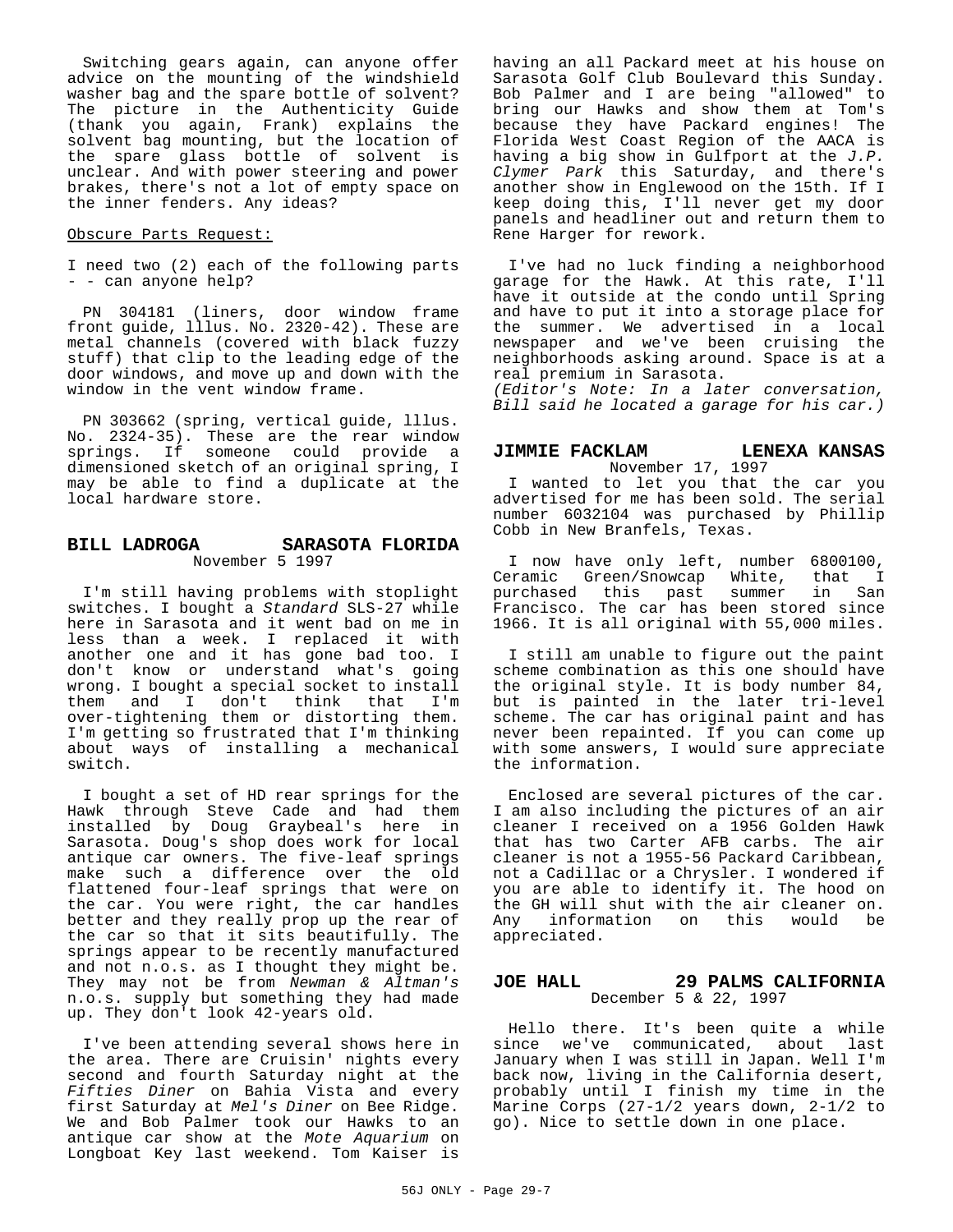Thought I'd better catch up with you and get back on your mailing list for the 56J newsletter you put out, and order a copy of

the 56J Body/Chassis catalog you advertised in *Turning Wheels*.

It looks like my beloved 56J (6032304) will be coming home next month, finally. This time to stay. It's had a good home these last few years with a friend of mine whom I sold it to because he had a place to keep it. He's taken excellent care of it. Kept it garaged and drove it less than 5,000 miles. My heart leaped with joy when I finally saw it again about six weeks ago. My new wife (Japanese) says it's the prettiest Studebaker she's ever seen.

I'll probably get to finish the car to my standards next year: new motor mounts, balance the drive shaft, steering vibration dampner, an AC that came out of a GT Hawk. Also new seat covers since they are now available fron *Phantom* in Tennessee. Maybe some new and correct carpet also. Oh yes, radial tires, since my friend put wide white wall polys on it. Other than those few things, drive and enjoy! Hopefully be able to go to many Studebaker functions (I already do, but with my GT Hawk.)

I'm going to put air conditioning in it. Don't know how yet, but I will. Only problem I see is how to mount the compressor on the engine, not much room. Has anyone else done this yet? I saw an L.A. plant 56J that obviously had AC at one time, but it had been long since removed so I know it can be done. I'm open to advice or details from anyone who has information.

Please put me back on the mailing list. Joseph Hall, P.O. Box 1127, 29 Palms CA 92277, 760-361-4009.

Thanks for the catalog. What a piece of work! I can only imagine the hours it must have taken to put it together. I know it will be handy for me. The *Authenticity Guide* is also excellent. Another monumental project, obviously. It is superb reference material for all 56J owners.

About all I could comment on with the Authenticity Guide is that the parts car I had in California, #6033268, came with gold "Golden Hawk" script on the trunk, had V-8 emblems on the front fenders, and had the inside front and rear window moldings painted red to match the interior. They appeared, from the back side, to not be stainless steel but more like the metal used in my 1962 GT hawk.

Number 6032304, with Sky Blue and Regal Blue interior (blue and white outside) has matching Sky Blue headliner and visors. The plastic bows that hold the headlinner in place are also Sky Blue.

Having owned a total of six 1956Js, and restored two of them, I may be able to answer other owners questions in various areas. Items such as power train, suspension, performance and safety upgrades for example. I put a rear sway bar from an early 70s Chrysler product under my 1962 GT about 100,000 miles ago. Works great, minimum hassle to install, total cost less than \$50. I intend to put one on my wife's 1963 GT Hawk and the 56J as well. Perhaps I'll write a letter with specifics and details after it is completed on the 56J.

Meanwhile if anyone has any advice on installing an air conditioner, I'm all ears. It's a great thing that you are doing for 56J owners, Frank. Any way I can help, just let me know.

### **HERE WE GROW AGAIN**

Please update your rosters as we welcome the following members. If you move, please remember me when you send out your change of address forms.

- 258 Gregory Robinson 938 Blue Creek Road Courtand, New York 13045 607-756-7316
- 259 George Shirley RR 2 Box 247 Dieterich, Illinois 62424 217-739-2452
- 260 Ray Dearth P.O. Box 2415<br>East Liverpool, Ohio 330-386-4169 East Liverpool, Ohio
- 261 Dale A. Gittings 4806 River Bluff Ct. Loves Park, IL 61111-5836 815-877-1115
- 262 Ronald Johnson 2625 Skokie Drive Rockford, Illinois 61108 815-397-3601
- 263 Edmund L. Smeltz 1001 Rt 15 South Lewsiburg, Pa 17837

**NOTICE:** In lieu of dues, and to help keep my records correct, registration forms will be mailed out periodically to members who haven't been heard from for several years. If you receive one, please complete and mail it at once or you will be dropped from the mailing list.

# *56J ADVISORS GROUP*

*The following have offered to serve as points of contact if you need help with your car. Include a SASE when writing. I would also appreciate knowing the outcome of any discussions which I would then pass along in future issues.*



Joseph Hall, P.O. Box 1127, 29 Palms CA 92277, 760-361-4009. Performance, power train, suspension, safety upgrades.

George Shirley, RR 2 Box 247, Dieterich, Illinois 62424 217-739-2452. Car hauling (local?), general repairs, other services.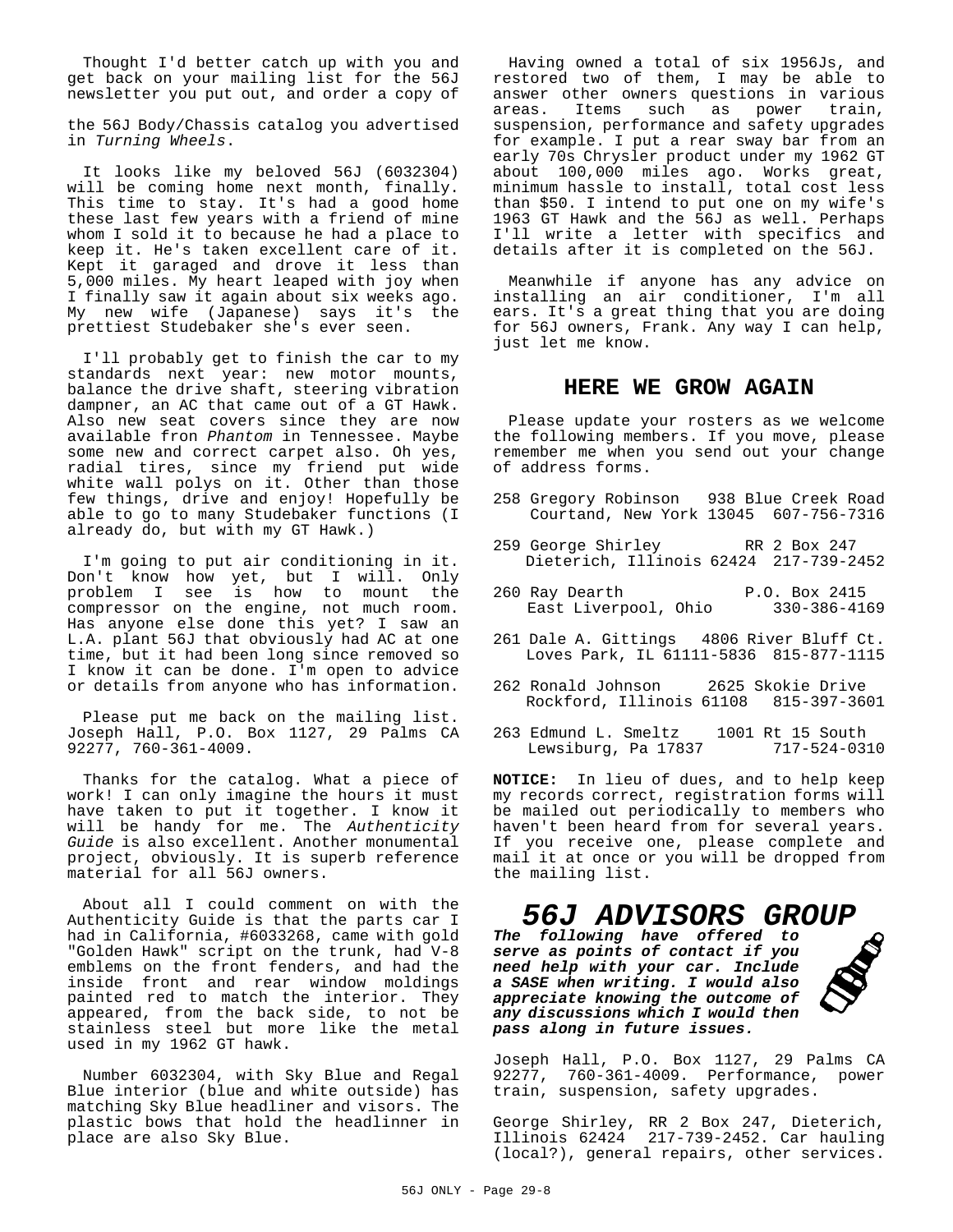Dick Dobson (member of *The Florida Packard Club)* Naples, Florida, 941-731-9164. Ultramatic advice.



Due to our infrequent printing schedule, many ads may be quite old. The only way I know if an item is bought or sold is if one of the parties reports the transaction.

**1956 Golden Hawk** all original, trans leaking. The car is presently in British Columbia, but still has a Washington title. \$3900 U.S. Bill Newell, Box 3326, Blaine, Wa. 360-371-3621, or 6156 120A St, Surrey, B.C. V3X 2A2, 604-572-7685.

**1956 Golden Hawk** 352 Packard, 3SP/OD, PW/PB/PS/, Power seat, running gear completely gone through, new radiator/water pump, so many new parts too numerous to list. All chrome present, only needs paint and upholstery. 12K invested, asking \$6500. John Turner, P.O. Box 658, Welches Oregon 97067, Tel: 503-622-3855.

**1956 Golden Hawk**, Jade Green/White, 352 engine, 3 speed/OD, Original interior (fair), wire caps, condition 3 Ron Johnson, 2625 Skokie Dr, Rockford Illinois 61108.

**56 GOLDEN HAWK PARTS & TURNING WHEELS FOR SALE**, pressure plate #403502 \$50.00, intake manifold #440893 \$35.00, bell housing #465143 \$150.00, sprocket timing gear #440843 \$20.00, sprocket crank shaft #440841 \$20.00, clutch plate #473176 \$40.00, clutch release lever & ball stud #6403546 #35.00, release bearing #465306 \$20.00, timing chain #440842 \$20.00, hood ornament #1312185 \$85.00, 1955 Packard heads #440690 will work on 56 Golden Hawks \$45.00 each, Packard V-8 crank shaft \$100.00, and Turning Wheels 1973 to date \$2.00 each or reduced with purchase of over 100 issues. John Raises, 519 Oak Hill Rd, Plattsmouth, NE 68048 or aat@nfinity.com

**2 Packard/Golden Hawk 352" V-8 engines.** One runs, other complete and turns freely. 3 speed w/O.D. & bellhousing and flywheel fitted to running engine. \$446.87 for all. Will partial trade for good running Studebaker V-8 any size, 1955 and up. Bill Hahn, 543 Daytona Ave, Holly Hill FL 32117, 904-255-6093 after 5pm.

**ENGINE WITH 3 SPEED/OVERDRIVE** came from a 1956 Golden Hawk, good running condition when stored, Joe Moser, HC 61 Box 23, Calico Rock Arkansas, 501-297-8907.

**PARTS**: 1956 trunk lid good condition \$300, original gasket set for 352 engine \$35, rear bumper \$20, total \$355 plus shipping and packaging. James McKnight, 11810 W. 65th St., Sapulpa Oklahoma 74066, 918-227-2539.

**NEW & USED** Studebaker & Packard parts. Mechanical, electrical, & trim. Large stock of Packard engine/transmission parts. Stephen Allen's Auto, 529 N. W. 58th Street, Gainesville Florida 32607, 352-472- 9369, For parts orders only 800-532-1236.

# *WANTED*

I would like to buy a 1956 Studebaker Golden Hawk in Doeskin/Mocha color, preferably totally restored. Jerry Barber, 810 Hudson Road, Greenville SC 29615. Call me during business hours at 888-292-0074 or during the evening and weekends at 888-288- 7521.

Wanted: 1956 Golden Hawk in good condition with original engine and 3 speed overdrive transmission. Tom Aylward, 3722 Shady Lane, Sandusky Ohio 44870, 419-627- 2904.

# **56J CLUB ITEMS**

*ALL PROCEEDS HELP MAINTAIN THE CLUB*

**MANUALS**

**1956 STUDEBAKER GOLDEN HAWK PARTS CATALOG.** Taken from the 1953-58 Body Parts and the 1955-58 Chassis Parts Catalogs, Catalog contains only 1956 Golden Hawk parts and illustrations. 320 pages of specifications, illustrations, parts lists, alphabetic index,



numeric index, plus separate lists for service bulletins, utility items, and accessory codes. The complete catalog is 3 hole punched and comes in a loose leaf folder with a color cover insert \$25.00.

**1956 STUDEBAKER GOLDEN HAWK AUTHENTICITY GUIDE.** Most of the peculiarities are documented in this guide with 30 photos and all decals shown. The guide is divided into sections covering the engine, exterior, interior, trunk, paint and accessories. \$15.00



STUDEBAKER

**GOLDEN HAWK** WARE REGIS

#### **STEERING WHEEL COVER**

Black on white background. Slides over the top of the 17"<br>steering wheel, washable. steering wheel, \$15.00.

**DECAL-APPLIQUE/TAGS/PATCH AIR CLEANER/OIL BATH**, yellow/black \$ 4.00. **GENERATOR FIELD TERMINAL TAG**, red \$ 1.50.<br>**TACHOMETER SENDING UNIT TAG**, red \$ 3.00. TACHOMETER SENDING UNIT TAG, red **PATCH**  $4-1/2$ " x  $2-1/2$ " Can be sewn

or glued to a cap or shirt. Red on



**CLUB ROSTERS** (send SASE)

white background. \$3.50

(Prices include postage, except please include SASE for small items).

#### *Make checks payable to Frank Ambrogio.*